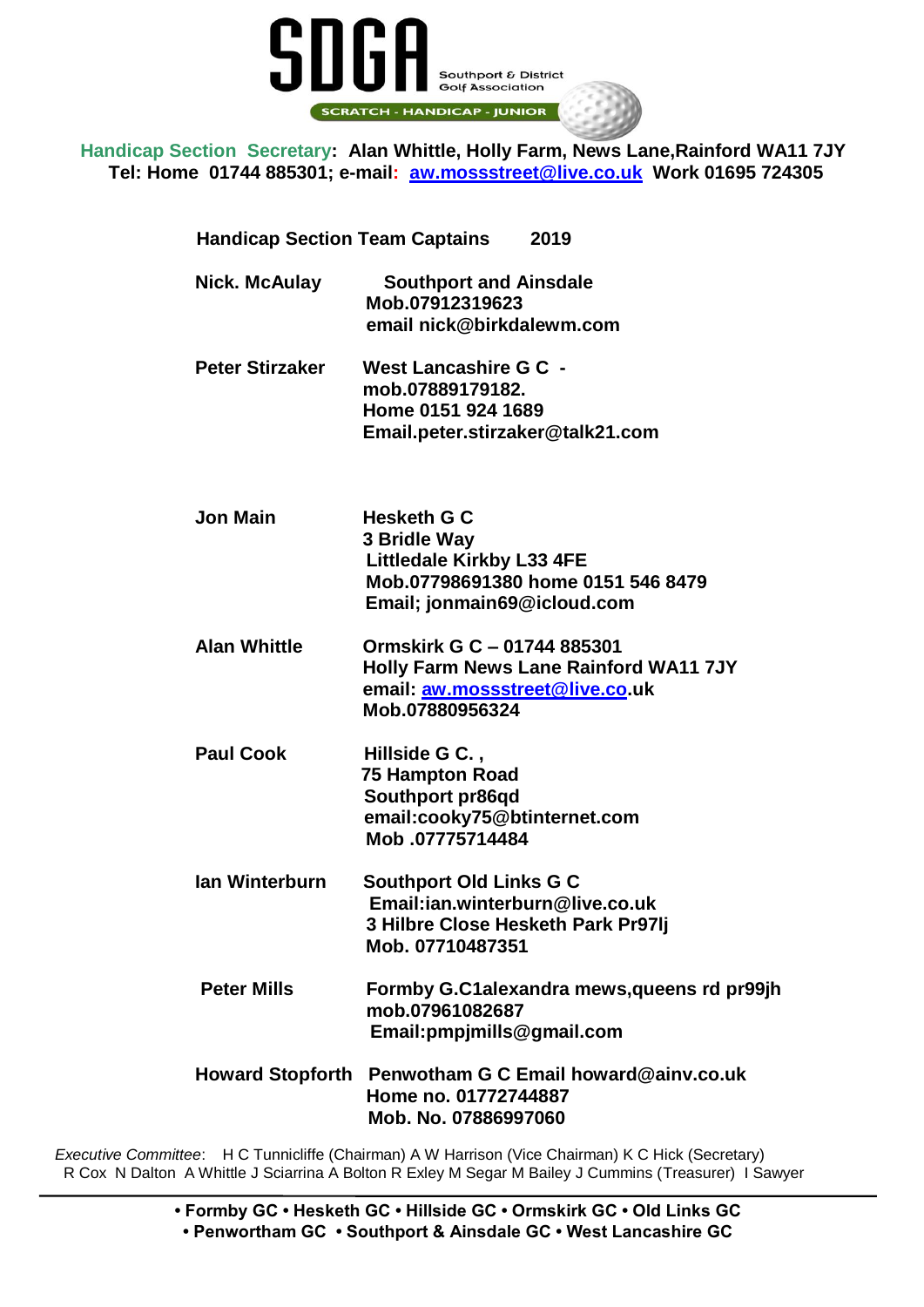

**Handicap Section Secretary: Alan Whittle, Holly Farm, News Lane,Rainford WA11 7JY Tel: Home 01744 885301; e-mail: [aw.mossstreet@live.](mailto:aw.mossstreet@live)co.uk Work 01695 724305**

**SDGA Handicap Section 2019**

**League 1 – Team 1 = S & A Team 2 = ORMSKIRK Team 3 = HILLSIDE Team 4 = FORMBY** 

**Game 1 to be played by 26 April 2019**

**Team 1 vs Team 2 Team 3 vs Team 4**

**Game 2 to be played by 17 May 2019**

**Team 2 vs Team 3 Team 4 vs Team 1**

**Game 3 to be played by 31 May 2019**

**Team 3 vs Team 2 Team 1 vs Team 4**

**Game 4 to be played by 18 June 2019**

**Team 2 vs Team 1 Team 4 vs Team 3**

**Game 5 to be played by 10 July 2019**

**Team 1 vs Team 3 Team 2 vs Team 4**

**Game 6 to be played by 31 Ju 2019 Team 4 vs Team 2 Team 3 vs Team 1**

**SEMIFINAL'S TO BE PLAYED BEFORE 24th AUGUST 2019**

*Executive Committee*: H C Tunnicliffe (Chairman) A W Harrison (Vice Chairman) K C Hick (Secretary) R Cox N Dalton A Whittle J Sciarrina A Bolton R Exley M Segar M Bailey J Cummins (Treasurer) I Sawyer

> **• Formby GC • Hesketh GC • Hillside GC • Ormskirk GC • Old Links GC • Penwortham GC • Southport & Ainsdale GC • West Lancashire GC**